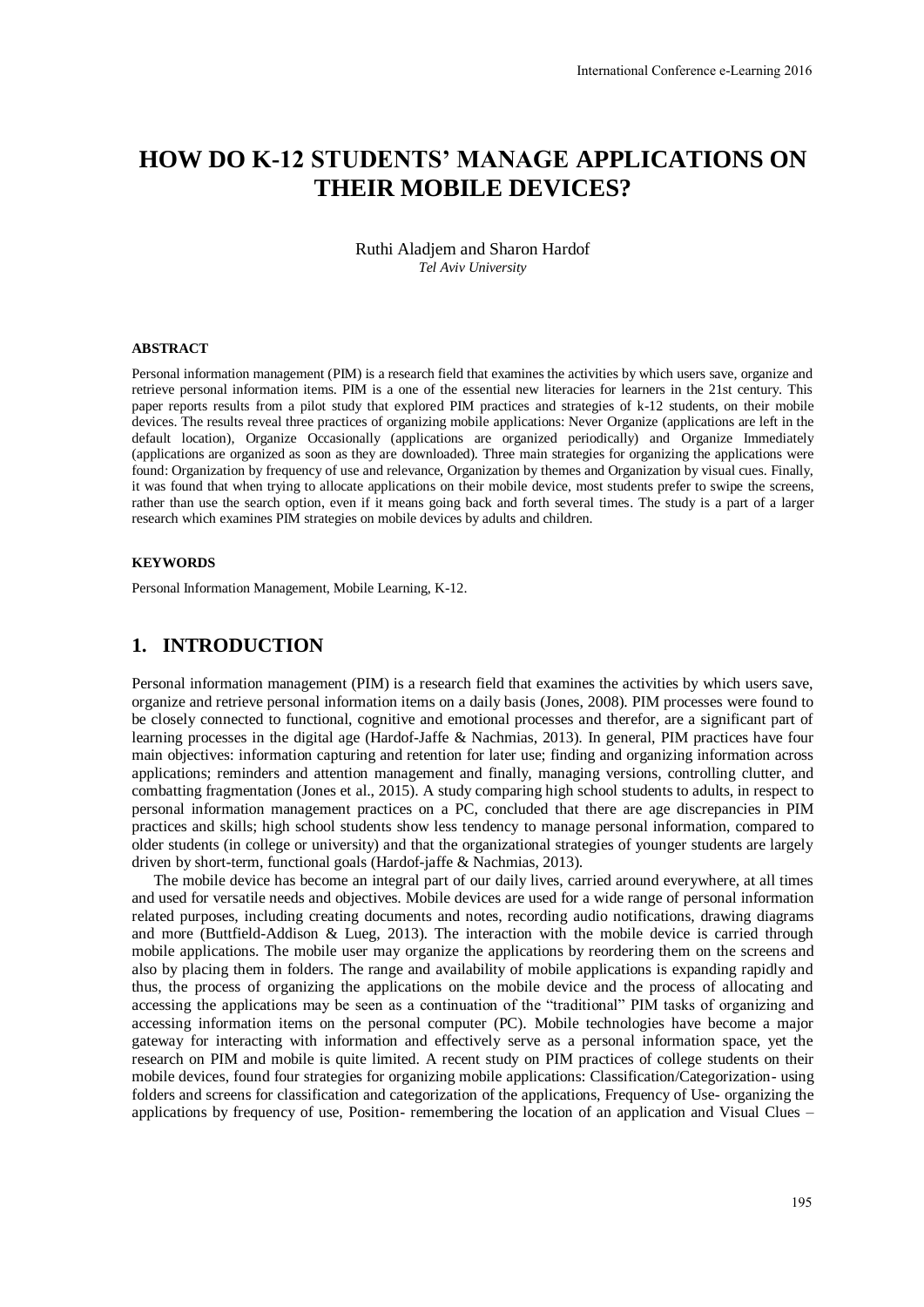using visual signs in order to allocate applications (Zhang  $\&$  Liu, 2015). The pilot study presented in this paper, examined PIM strategies of k-12 students for organizing applications as well as strategies of allocating the applications on the personal mobile device.

# **2. STUDY DESCRIPTION**

41 participants aged 8-18 have answered a questionnaire about their PIM practices. The questionnaire included questions regarding the size and scope of the personal mobile space (as depicted by the number of applications downloaded onto the device), the organizational practices of mobile applications, ways of allocating applications and the naming conventions of the mobile folders (for participants who used folders). Results were grouped by 3 age groups: group 1, included 7 participants aged 8-12; group 2, included 22 participants, aged 13-15 and group 3, included 12 participants, aged 16-18.

#### **3. FINDINGS**

## **3.1 Scope of the Personal Information Space**

It was found that the average size of the personal information space (as depicted by the number of applications), was 30.6 applications and the average number of screens was 3 screens per device. 39% of the participants chose not to use folders at all for organizing the applications. The remaining 61% used 3.8 folders on average, with the largest number of folders per device being 9. It was found that the younger participants (group 1, ages 8-12), were less likely to create folders with 14.3% (representing only one participant) using one or more folders and 85.7% who did not use any folders at all.

| Age group | Average number<br>of screens | Average number<br>of applications | Percentage with<br>no folders | Average number<br>of folders |
|-----------|------------------------------|-----------------------------------|-------------------------------|------------------------------|
|           |                              | 26.3                              | 85.7                          | 1.U                          |
|           | 2.6                          | 34.8                              | 22.7                          | 3.9                          |
|           |                              | 26.2                              | 41.7                          | 3.7                          |
| Total     |                              | 30.6                              | 39.0                          |                              |

Table 1. Scope of personal application space

# **3.2 Organization and Allocation Strategies**

When asked about the practices of organizing the applications, 48.8% of the participants reported that they tend to arrange the applications on their mobile device every once in a while, on an occasional basis. 26.8% of the participants reported that they organize their mobile space each time and immediately after downloading a new application, and 24.4% of the participants, stated that they do not organize their mobile space at all and leave the applications in their default location and order. When examining the variation between age groups, it was discovered that in the younger group (group 1) no one had reported organizing the applications immediately post download.

Table 2. Frequency of Organization

| Age group | Organize Immediately (%) | Never Organize (%) | Organize Occasionally (%) |
|-----------|--------------------------|--------------------|---------------------------|
|           | 0.0                      | 42.9               |                           |
|           | 27.3                     | 18.2               | 54.5                      |
|           | 41.7                     | 25.0               | 33.3                      |
| Total     | 26.8                     | 24.4               | 48.8                      |

Three key strategies for organizing the applications were found: Organization by Frequency and Relevance refers to organizing the applications based on the usage, with the most commonly used applications first, for example: "*the first ones are the one I use most: WhatsApp, Instagram, photos, YouTube*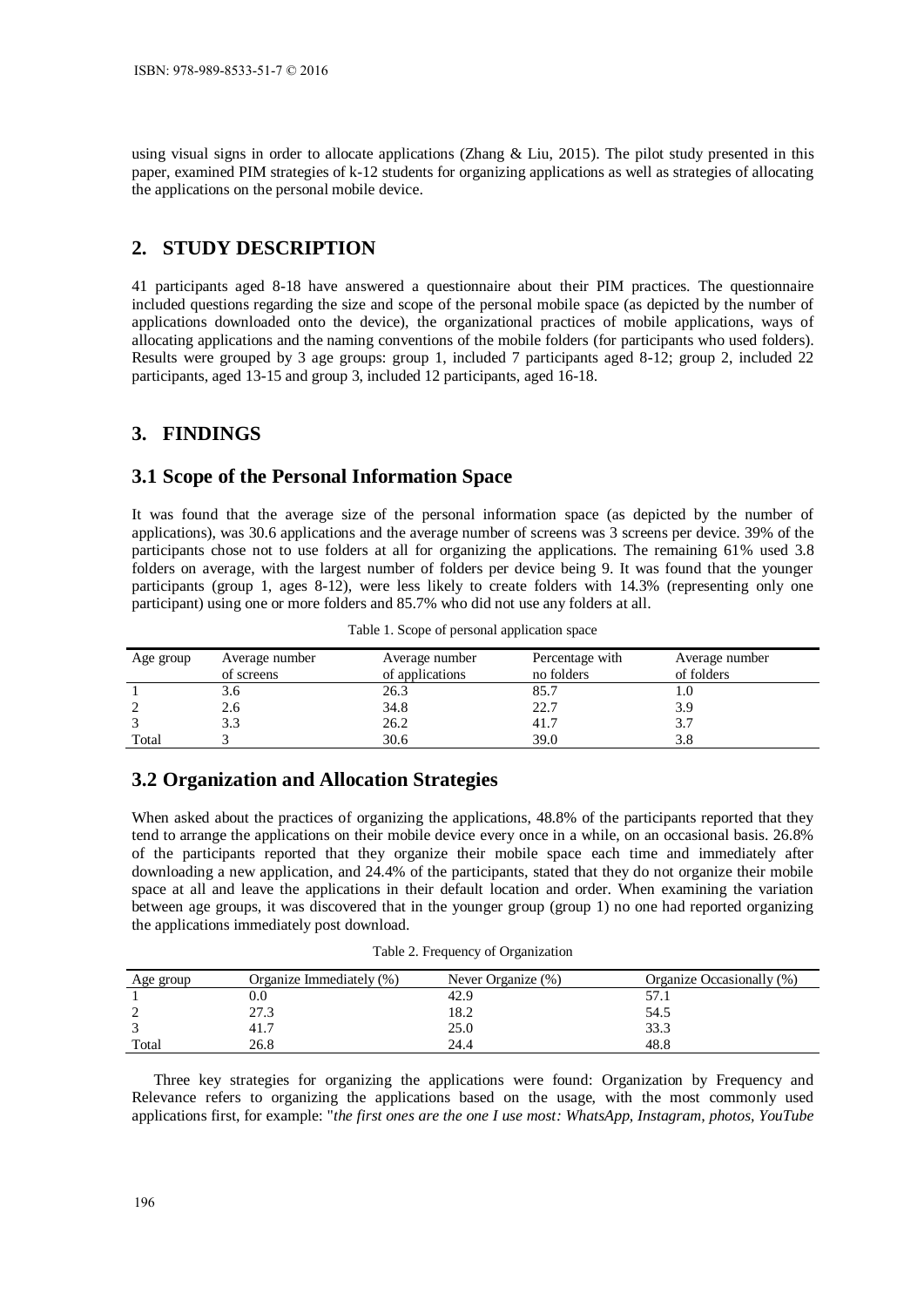*all on the first screen".* Organization by Themes refers to categorizing the applications into meaningful groups, for example: "*I use folders according to topics such as games, photography etc.*" Organization by Design, refers to organizing the applications by visual qualities, such as the color of the icon of the application or by its shape, for example: "*I organize the screens by color (whites and blacks on one screen, green and blue on a screen and yellow, red and orange on another screen), It helps me feel better oriented on the mobile*". Several participants combine strategies. For example, one participant uses both the themes and frequency of use strategies: "*I put the applications in folders by subjects, except for the applications that I use most- I leave them out and organize them on the second screen"* 

Two strategies were found for allocating the applications on the personal mobile device: Swiping refers to moving between screens and Searching refers to using the mobile search option. It was found that 85.4% of the participants use Swiping. Analyzing the allocation strategy by age group revealed that the younger group (group 1) did not use the search option at all, whereas search was used in the two older groups, though it was less popular than swiping.

|  | Table 3. Allocation Strategies |  |
|--|--------------------------------|--|
|--|--------------------------------|--|

| Age group   | Swipe              | Search                             |
|-------------|--------------------|------------------------------------|
|             | 100                |                                    |
| $\sim$<br>∼ | $\pi$ $\pi$<br>, , | 227<br>44.1                        |
| $\sqrt{2}$  | 91.7               | -<br>$\mathbf{0} \cdot \mathbf{0}$ |

#### **3.3 Folder Naming Conventions**

Two participants stated that they use the default names when creating folders (when a new folder is created, a default name is assigned automatically by the operating system), others chose to name folders based on topics (such as "Fashion" or "Social") by functionality (such as "Daily" or "Unnecessary"). One participant reported that she renames the folders using visual signs: "*I use Emoji to name the folders. For example, a camera icon (photography), music note icon (music), Earth icon (maps) etc*."

#### **4. DISCUSSION AND CONCLUSIONS**

Personal information items are regarded as "Digital Possessions" and have become a part of the individual's identity, holding personal value and becoming an "extension of the self" (Cushing, 2013). Previous studies have found that organizing the personal information space is a key process which allows users to take ownership, as well as to reflect on their personal digital space (Hardof-Jaffe & Nachmias, 2013). The three practices that were found on our study for organizing applications (Occasional, Immediate and Never), may reflect different perceptions and mental models of the mobile as a personal information space. Specifically, the tendency to immediately organize the applications, as soon as they have been downloaded (the Immediate practice), may indicate the existence of a solid and well-structured mental model of the personal mobile information space. On the other hand, choosing to leave the applications in their default location with no organization at all may indicate a lack of classification and a less structured mental model. Further research should investigate a possible correlation between organizing the mobile space and the sense of ownership and control of the non-organizers over their mobile information space, in comparison to users who regularly organize the information items. It may also be worthwhile to compare the efficiency of allocating application between regular organizers and non-organizers.

Creating folders and assigning them with meaningful labels, essentially requires associating the newly acquired information item with existing ones. While performing this activity, users engage in cognitive processes, such as classification, sorting, grouping, naming and filtering and in knowledge construction processes (Hardof-Jaffe et al., 2009). However, this study found that 39% of the participants did not use any, which raises questions about the lever of ownership over their personal mobile space.

The majority (85.4%) of the participants in this study prefer to use swiping over search, as means for allocating applications on their mobile device. Swiping consists of moving back and forth between screens while scanning the application icons, in search of the required application. Further research is needed in order to better understand the allocation strategy. Analyzing aspects such as the number of times that users swipe